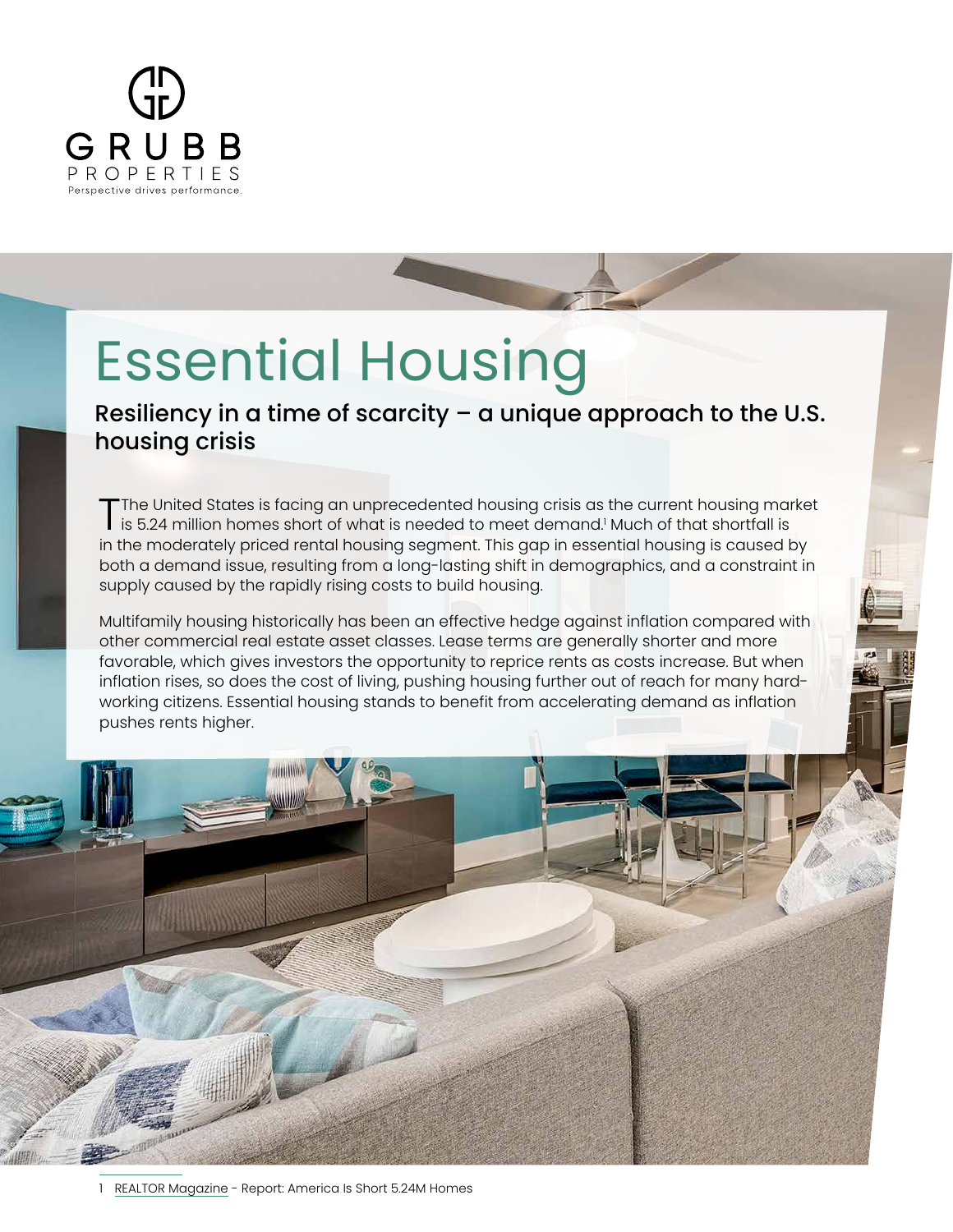# What is essential housing?

At Grubb Properties, we define **essential housing** as product for households earning more than 60% of an area's median income (AMI), putting these households above the cutoff for a public housing subsidy, but less than 140% of that AMI, putting them below the threshold to afford luxury housing. Essential housing should serve about 41 million households in the United States, offering working professionals an affordable, quality housing option in urban markets.

Essential housing is not to be confused with workforce housing, which largely serves middleincome working families through existing rental product. Workforce housing often has a greater number of configurations with 2-4 bedrooms and is typically located in suburban areas close to schools. While this is a critically important component of the U.S. housing stock, these unit configurations and locations largely do not fit the needs of young people entering the workforce today. Essential housing is also not luxury housing, which targets those earning above 140% of the AMI, and which is currently saturating the market in most cities. The Wall Street Journal found that 80% of the 371,000 new rental apartments expected to be built in 2020 were luxury properties.<sup>2</sup>

An issue primarily driving the shortage in essential housing is the growing demographic demand from the sizable Millennial and Gen Z generations who are already in or about to enter the workforce. Given that peak births occurred in 2007 (making that population 15 years old in 2022), this demographic force is expected to last at least another decade. In addition to this overall demand, there is also pent-up demand for housing from these populations: in February 2020, largely before the COVID-19 pandemic came to the United States, 47% of 18- to 29-year-olds were living with at least one parent, according to the



Pew Research Center.<sup>3</sup> In 2020, the impact of the pandemic only created more pent-up demand and pushed more than 52% of this age group to be living at home.

Despite this demand, housing supply has remained at historic lows because of the cost challenges in building new housing. Several factors contributing to the rise in cost are:

#### **- Rising land costs.** Between 2012 and 2017, the value of land used for single-family housing in the United States rose almost four times faster than inflation. As a result, the median price



per acre of land under existing single-family homes rose 27%.<sup>4</sup> In 2019, the median land value of a quarter-acre lot occupied by an existing singlefamily home was a staggering 60% higher than it was in 2012.<sup>5</sup> This land trend suggests that land costs play a key role in the growth of home prices, with no relief in sight.

**- Rising construction costs.**

Another significant challenge is the unprecedented inflation in construction costs, something that has affected the entire housing industry. The Turner Building Cost Index found the



10-year average compound annual growth for construction costs is 3.95% - approximately 25% higher than the average wage growth over the same time period.

4 [JCHS - Increasing Land Prices Make Housing Less Affordable](https://www.jchs.harvard.edu/blog/increasing-land-prices-make-housing-less-affordable)

<sup>2</sup> [The Wall Street Journal - Aiming at Wealthy Renters, Developers Build More Luxury Apartments Than They Have in Decades](https://www.wsj.com/articles/aiming-at-wealthy-renters-developers-build-more-luxury-apartments-than-they-have-in-decades-11579084202)

<sup>3</sup> [CNN](https://edition.cnn.com/2020/09/04/us/children-living-with-parents-pandemic-pew/index.html) - [52% of young adults in the US are living with their parents. That's the highest share since the Great Depression](https://edition.cnn.com/2020/09/04/us/children-living-with-parents-pandemic-pew/index.html)

<sup>5</sup> [The State of the Nation's Housing 2021](https://www.jchs.harvard.edu/sites/default/files/reports/files/Harvard_JCHS_State_Nations_Housing_2021.pdf)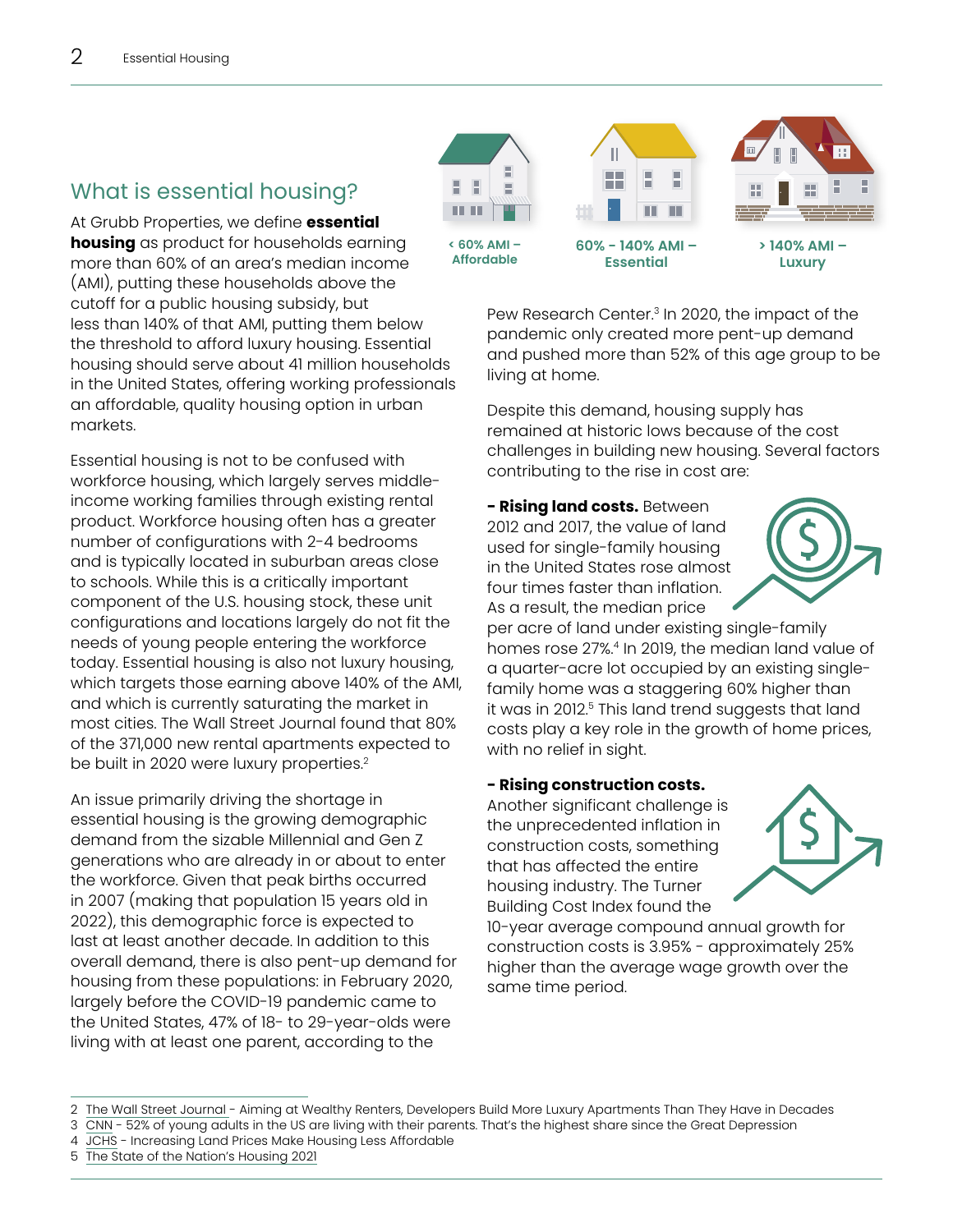#### **- Pandemic ripple effects.**

Supply chain problems are interfering with the cost and availability of construction inputs such as lumber, concrete, steel, and many fixtures needed to complete new builds. For example,



lumber, which normally fluctuates between \$200- \$500 per 1,000 board feet, reached a record high price of \$1,700 per 1,000 board feet in April 2021 and has continued to vary significantly. This rise in lumber prices caused the price of an average new single-family home to increase by nearly \$18,600 as of January 2022, according to the National Association of Home Builders.<sup>6</sup> Housing costs have outpaced wage and inflation growth for some time. With the coronavirus pandemic and related economic contractions, it is expected this trend will accelerate precipitously, putting housing out of reach for an even larger swath of younger, employed Americans.

This economic pressure will expand the "missing middle" renters who do not qualify for subsidized housing but cannot afford the luxury housing that is the majority of new construction. For example, Trulia recently found that teachers could afford less than 20% of the homes for sale in 11 of 55 major U.S. metro areas studied.7 The essential housing gap leaves the "missing middle" without a tangible path to homeownership and, ultimately, to economic stability and mobility. The Financial Times recently found that in 2020, many Millennials, now in their 30s, own just 3% of all household wealth. Comparatively, Baby Boomers had 21% of household wealth when they reached their late 30s in the  $1990s<sup>8</sup>$ 

This "missing middle" population needs quality housing that they can afford in locations that work for them – making essential housing even more essential at this exact moment in time.

Although the essential housing gap is a considerable problem, it also presents a significant opportunity for investors to be part of what we believe to be one of the most resilient asset classes, where there is little competition.



#### How do we tackle the problem?

At Grubb Properties, we believe we have found a solution to the housing gap that serves all stakeholders: investors, potential residents, and our broader community. We enact it through our Link Apartments<sup>SM</sup> brand, which is focused on intelligent design and resident amenities to provide a lower cost, urban infill living opportunity.

In developing Link Apartments<sup>SM</sup>, we focus on two key differentiators: location and price point. We choose urban locations that are near community

<sup>6</sup> [NAHBNNow - Latest Wave of Rising Lumber Prices Adds More than \\$18,600 to the Price of a New Home](https://nahbnow.com/2022/01/latest-wave-of-rising-lumber-prices-adds-more-than-18600-to-the-price-of-a-new-home/)

<sup>7</sup> [trulia - Making a Housing Wage: Where Teachers, First Responders and Restaurant Workers Can Live Where They Work](https://www.trulia.com/research/housing-costs-teachers/)

<sup>8</sup> [Financial Times - 'We are drowning in insecurity': young people and life after the pandemic](https://www.ft.com/content/77d586cc-4f3f-4701-a104-d09136c93d44)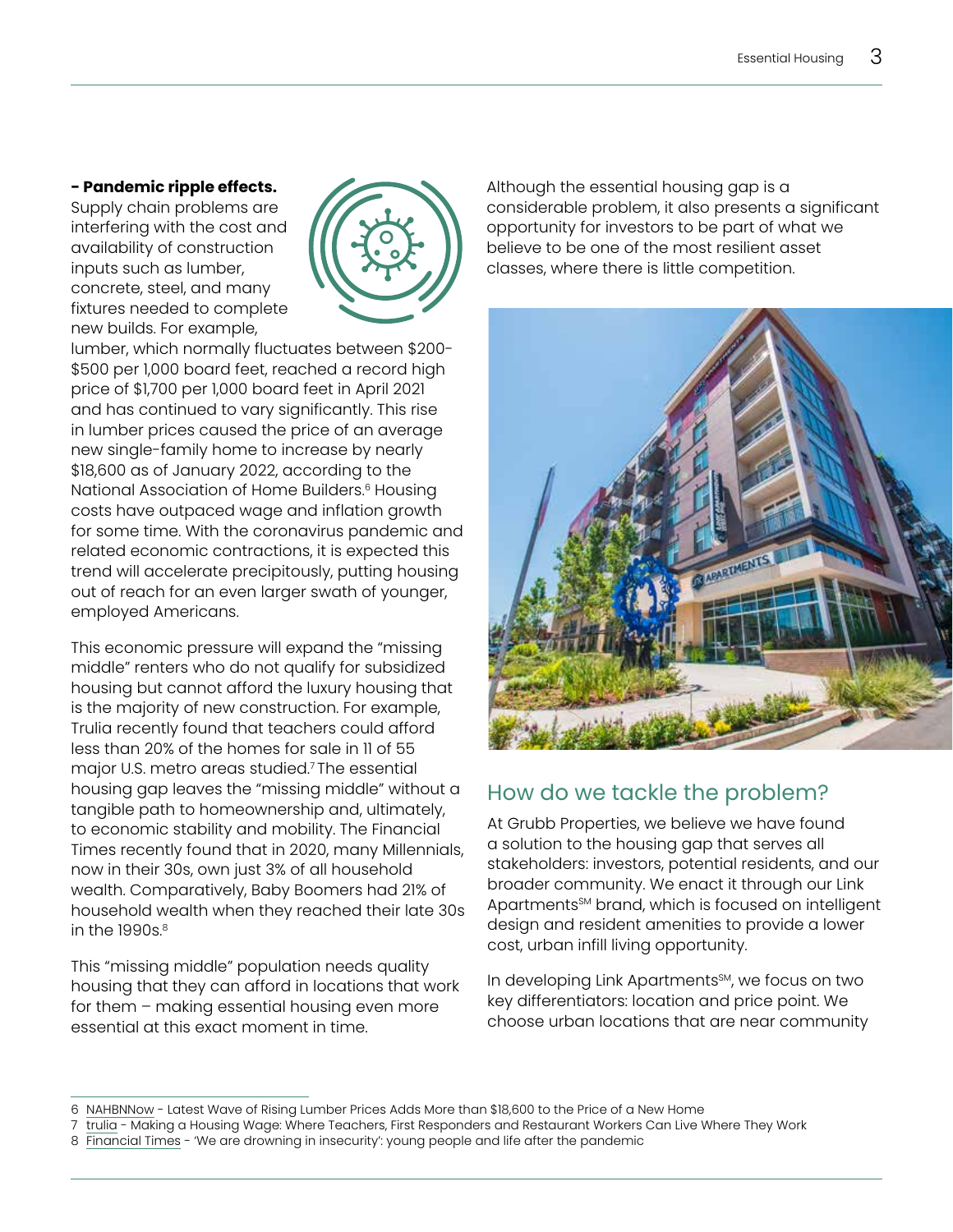amenities, transit options, and major countercyclical employment anchors such as research universities and medical centers. We also target rents that are affordable to residents earning 60-140% of area median income.

How are we able to achieve those prices in these target locations, where virtually no other multifamily product is being developed at this price segment? We drive value through a variety of proven proprietary methods, such as innovative site acquisition, shared parking, tax incentives, grants, and more. For example, we focus on just six highly efficient floor plan types that we replicate across all our communities. This is unique in the industry, where the standard is often more than 25 unit-types.

We also rely on our 59-year history and deep experience in both multifamily office investment to help with innovative site selection, which helps us reduce costs. For example, in many markets we acquire office buildings in urban infill locations with acres of surface parking. We then develop a Link Apartments<sup>SM</sup> community on that land, including a parking garage that is shared between the office tenant and the new residents. This strategy saves on construction costs and provides a steady nontenant revenue stream, allowing us to pass the savings on to our residents.

We also look at sustainability and ESG (Environment, Social, Governance) principles as investment tools that can drive down the recurring cost of utilities for our residents, further enhancing affordability. Our most recent Link Apartments<sup>SM</sup> community earned a National Green Building Standard (NGBS) Silver designation. Our 2021 combined GRESB Sustainability Benchmark improved 19% over our 2020 score, while our 2021 GRESB Sustainability Benchmark Development Score is 81 out of 100, above the global average.

Focusing on the customer delivers both a better resident experience and the returns investors expect through a truly differentiated product that addresses a major market gap.



#### What is the benefit for investors?

For the investor, essential housing provides a stronger margin of safety than building luxury apartments, because essential housing is driven by demographics rather than by how well the economy is performing at any given moment. The large Millennial and Gen Z populations are already facing a housing shortage, and the cost pressures constraining the supply are only going to intensify over the next few years.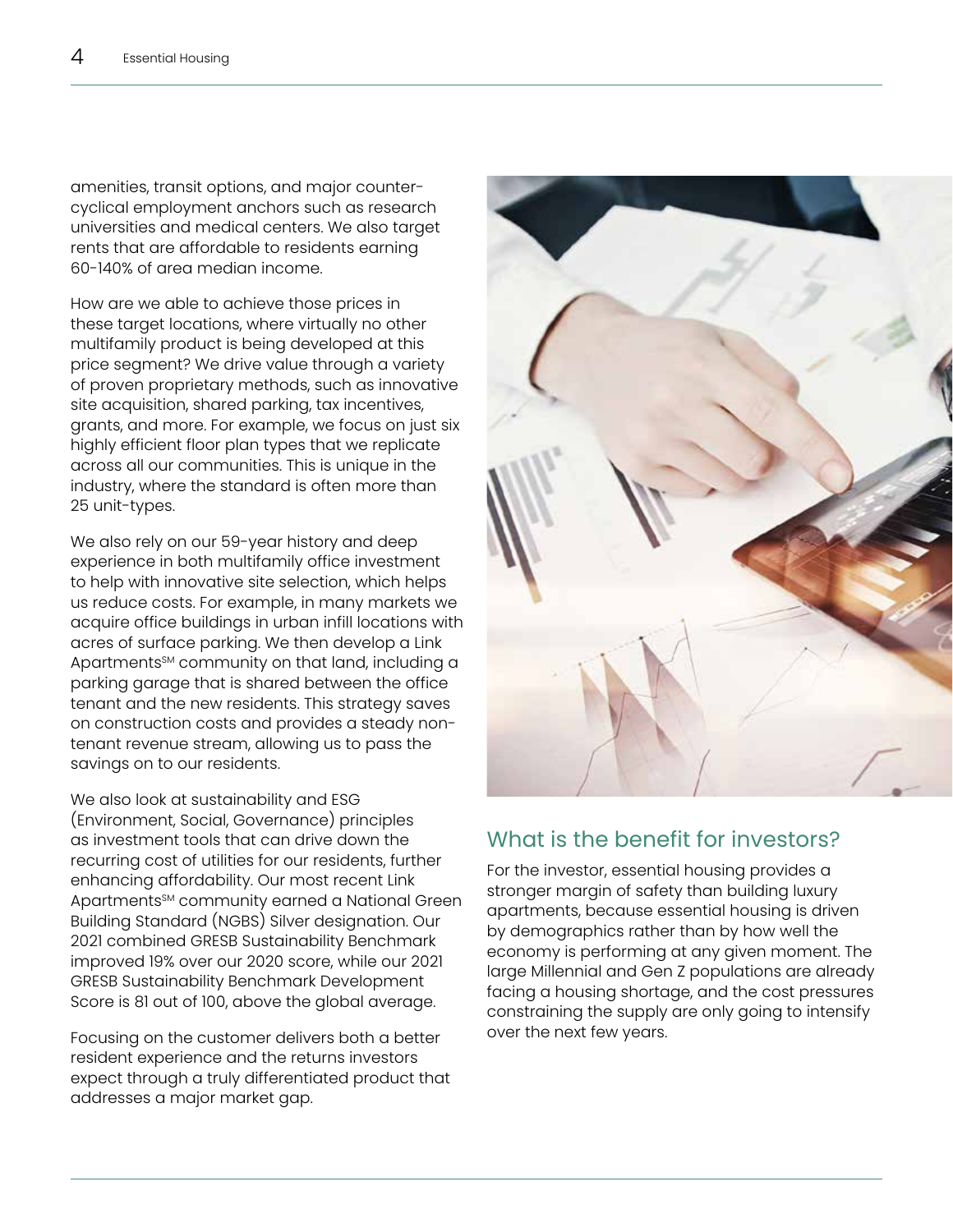

By targeting the missing middle population, essential housing can reach a larger audience that is drastically underserved by most of the product being built today. This provides an opportunity for investors to participate in a resilient, risk-mitigated strategy, with little competing product in urban markets throughout the United States.

Essential housing is desperately needed in both gateway markets and high growth cities and can be an appealing product for investors looking to enter those markets. Gateway markets like Los Angeles, the Bay Area, and New York City have experienced decades of housing challenges, and the problem is worsening.

The pandemic created a unique opportunity for developers to enter these resilient markets at a discount as people temporarily shifted from highdensity cities to lower-density ones. This shortterm shift in demand for housing created buying opportunities for sites in these dense markets, lowering the cost and availability of one of the most critical inputs: land.

High-growth markets, by definition, have a high demand for housing that is driving construction costs up even further. Cities such as Charlotte and Atlanta are struggling to build enough housing, and the housing they are building is mostly luxury and therefore unaffordable to many of their residents.

While fast growth makes these markets challenging, Grubb Properties is often able to deploy techniques to drive down our effective cost, such as sourcing land for free through our commercial division or negotiating tax abatements in exchange for moderately priced housing, among other creative methods. This allows for a diversification of markets in an investor's portfolio, and an opportunity to invest in some of the most resilient markets with economies and job centers that perform well even during economic downturns.

The growing need for essential housing, combined with Grubb Properties' years of work and deep expertise in building out these creative methods, has us well positioned as we emerge from the current crisis. We believe that providing essential housing is not just a smart policy and a good investment strategy  $-$  it is also a moral imperative.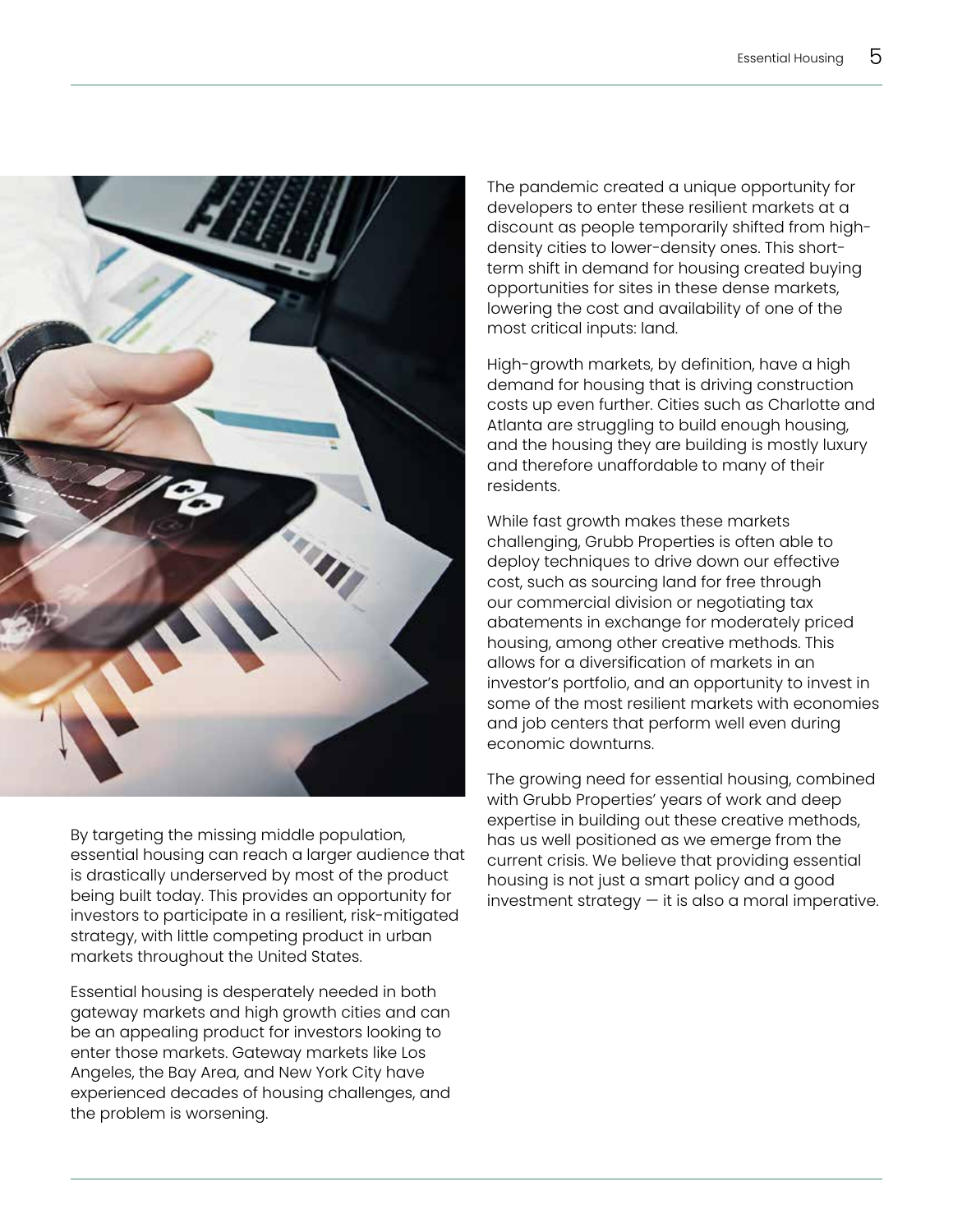

## About the Author:

Todd Williams is the Chief Investment Officer at Grubb Properties and is responsible for leading the company's private equity real estate investment programs and institutional joint ventures, including the development, launch and fundraising for discretionary funds that provide equity capital for the company's real estate investments into essential housing. Todd has more than 25 years of industry experience including prior executive and senior-level roles at Grubb Properties in development, acquisitions, underwriting and debt financing. He has overseen fundraising for more than \$750 million in equity capital deployed across \$1.5 billion in real estate transactions during his career with the company.

#### About our Contributors:



Megan Slocum oversees the company's Link Apartments<sup>SM</sup> development, including entitlements, rezoning, pro forma development, design, construction, and stabilization. She first joined Grubb Properties in 1994 and spent five years on site in property management. As Vice President, Construction and Development, she spent four years from 2005 to 2009 overseeing that team. In 2009 she became a senior vice president and ran the operations of the company's residential after division. Megan became Vice President, Residential Operations, overseeing the multifamily and essential housing division for two years until she transitioned to Managing Director of multifamily and essential housing development.



Annanias Rose Vice President, Brand Strategies & Innovation, joined Grubb Properties in 2020 to help roadmap the scalability of the Link Apartments<sup>SM</sup> brand. Annanias brings over 20 years of hands-on experience nationally in hospitality, multi-family operations, marketing, design, and development. "Contributing to the housing crisis and making a sustainable impact with a collaborative team is the most exhilarating endeavor I have been part of. Over the next ten years, we will create 28,000 apartment homes for prospective residents throughout the country. We will produce a product that we all can be proud of, knowing essential housing should be attainable to all".

## For media inquiries:



Emily Ethridge Corporate Communications Director [eethridge@grubbproperties.com](mailto:eethridge%40grubbproperties.com?subject=) (704) 405-5148